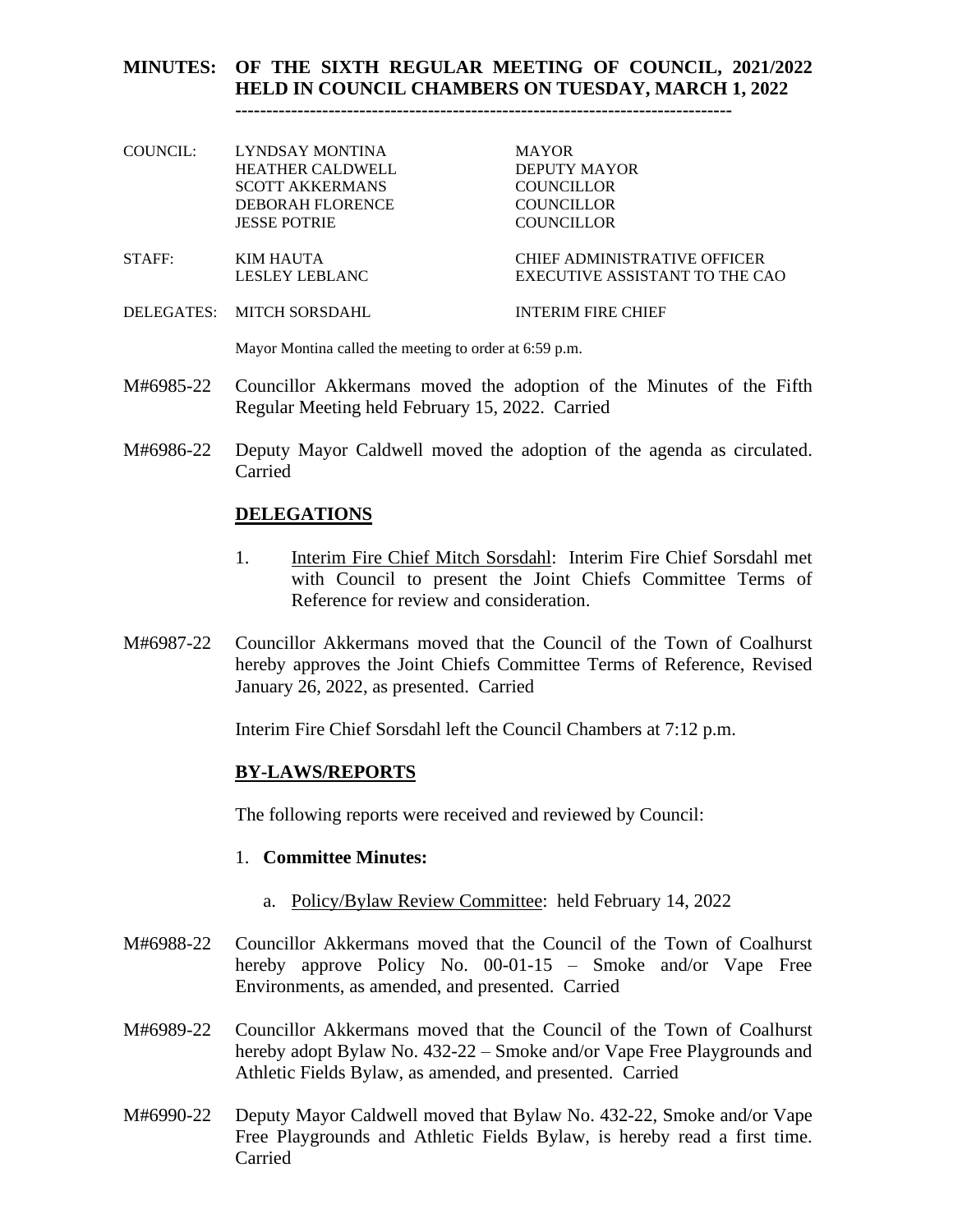#### **Page 2 MINUTES: OF THE SIXTH REGULAR MEETING OF COUNCIL, 2021/2022 HELD ON TUESDAY, MARCH 1, 2022 --------------------------------------------------------------------------------**

- M#6991-22 Councillor Florence moved that Bylaw No. 432-22 is hereby read a second time. Carried
- M#6992-22 Mayor Montina moved that Bylaw No. 432-22 be given three readings at this meeting. Carried Unanimously
- M#6993-22 Councillor Potrie moved that Bylaw No. 432-22, Smoke and/or Vape Free Playgrounds and Athletic Fields Bylaw, be given third and final reading and that the Mayor and Chief Administrative Officer be authorized to sign and seal the Bylaw. Carried
- M#6994-22 Councillor Florence moved that the Council of the Town of Coalhurst hereby approve Policy No. 11-01-06 – Council Recognition, as amended and presented. Carried
- M#6995-22 Councillor Florence moved that the Council of the Town of Coalhurst hereby rescind Policy No. 00-01-23 – Youth Committee. Carried
- M#6996-22 Councillor Florence moved that the Council of the Town of Coalhurst hereby authorize Administration to send a letter to the Recreation and Culture Committee suggesting that an information package be given to all local groups/organizations outlining procedures for requests for advertising their events through the Town Office. Carried
	- b. Municipal Subdivision and Development Authority: held February 15, 2022
	- c. Community Sustainability/Enhancement Committee: held February 17, 2022
- M#6997-22 Councillor Akkermans moved that the Council of the Town of Coalhurst hereby request Administration to bring forward the final quotes for the Coalhurst Pathways – Scope Change #1 work for consideration prior to proceeding further. Carried
	- d. Recreation and Culture Committee: held February 17, 2022
	- e. Risk Management Committee: held February 22, 2022
- M#6998-22 Councillor Florence moved that the Council of the Town of Coalhurst hereby approve the following 2022 Capital Projects, at a cost not to exceed One Hundred and Fifty Thousand Dollars (\$150,000.00), with funding to be provided from the Gas Tax Fund:
	- 1) Recrown on the gravel portion of Range Road 22-3 between 45 Avenue and 55 Avenue – estimate \$25,000.00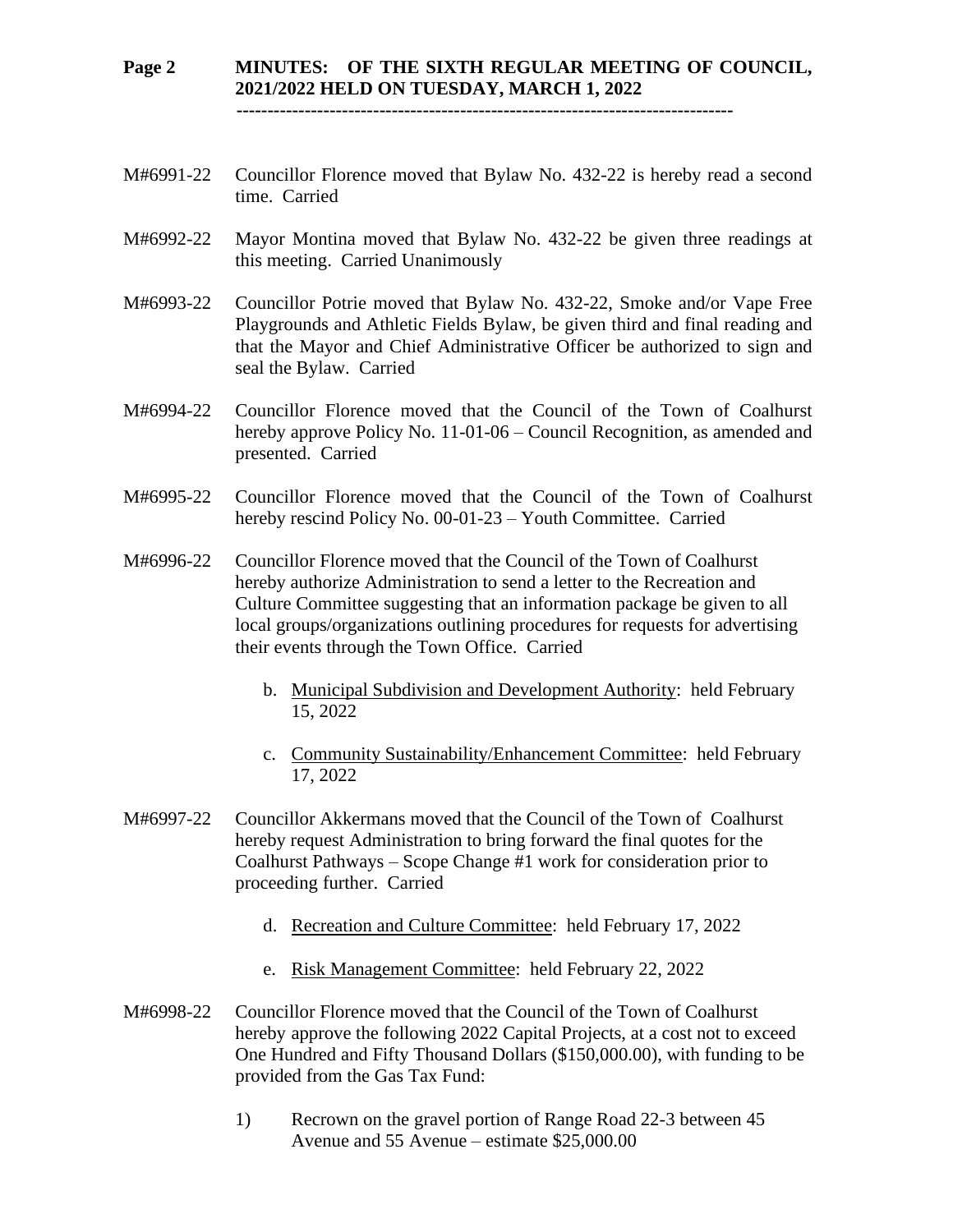## **Page 3 MINUTES: OF THE SIXTH REGULAR MEETING OF COUNCIL, 2021/2022 HELD ON TUESDAY, MARCH 1, 2022**

 **--------------------------------------------------------------------------------**

- 2) New sidewalk on the east side of 6 Street between the Coalhurst Legion parking lot and the Coalhurst IDA Pharmacy parking lot plus crosswalk at the intersection of 6 Street and 52 Avenue – estimate \$30,000.00
- 3) Sidewalk and tile drain replacement on the west side of Spruce Drive between 50 Avenue and 51 Avenue – estimate \$75,000.00

## Carried

- f. Committee of the Whole: held February 22, 2022
- M#6999-22 Councillor Akkermans moved that the Committee Minutes presented in this meeting are accepted. Carried

## 2. **CAO Report:**

CAO Hauta presented a written report to Council.

- i. CAO
	- Tax Collection
	- Safety Codes Council 2021 Internal Review
	- Coalhurst Fire Department Meeting
	- Solar Energy Project

## ii. Director of Operations

- Spring Clean Up
- Splash Pad Coating at Spray Park
- **Mower**
- M#7000-22 Deputy Mayor Caldwell moved that the Council of the Town of Coalhurst hereby accepts the recommendation from Administration for the purchase of a 2022 John Deere 1570 TerrainCut Commercial front mower with a 72 inch Fastback commercial rear discharge deck from Western Tractor Company Inc. in Lethbridge, Alberta for the amount of Forty Thousand Seven Hundred and Forty Dollars (\$40,740.00), including GST. Furthermore, that the purchase shall be included in the 2022 Final Capital Budget with funding to be provided from the Municipal Sustainability Initiative Capital Component. Carried
- M#7001-22 Councillor Florence moved that the Chief Administrative Officer's Report is hereby accepted as presented. Carried

## 3. **Council Member Reports/Questions**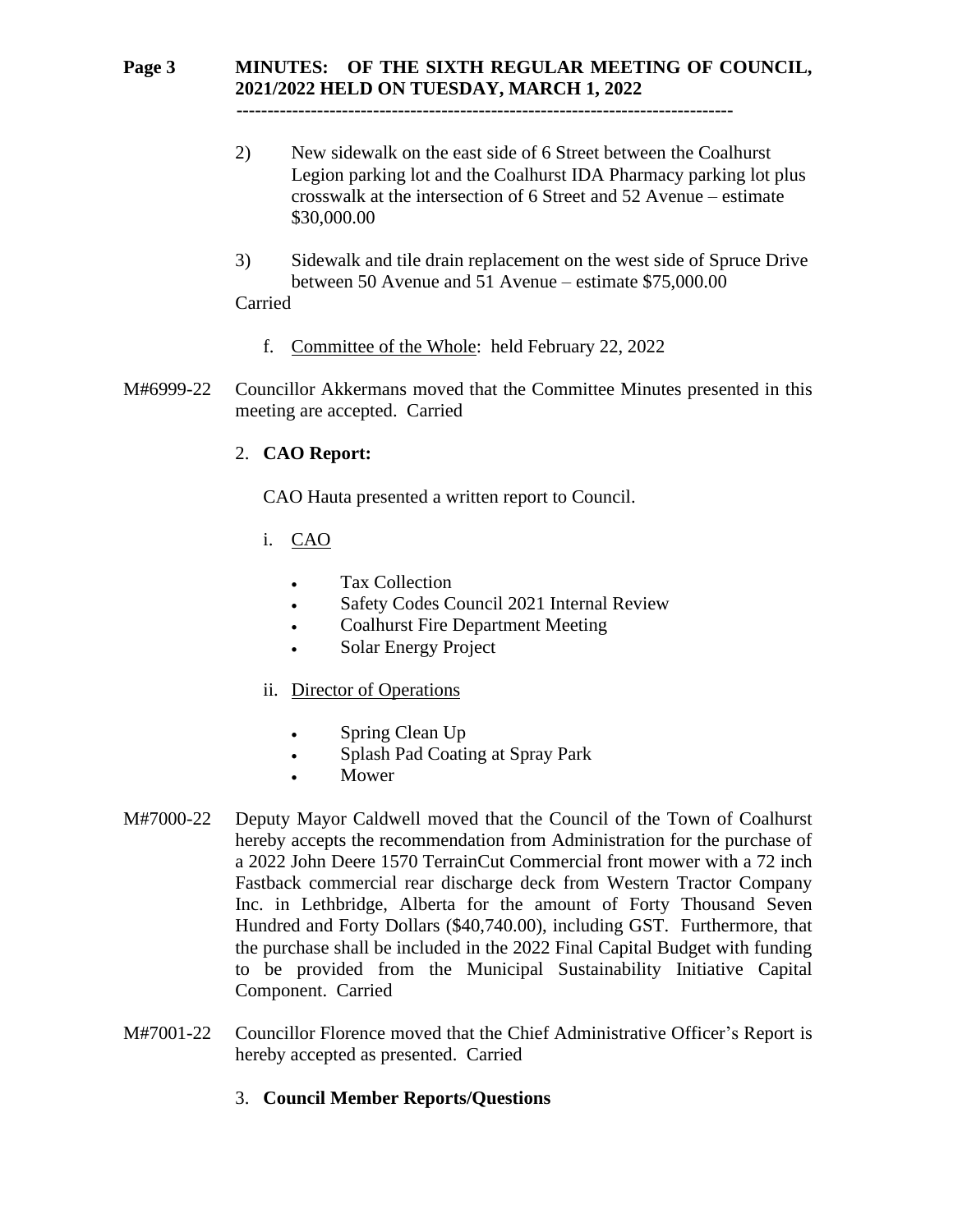# **Page 4 MINUTES: OF THE SIXTH REGULAR MEETING OF COUNCIL, 2021/2022 HELD ON TUESDAY, MARCH 1, 2022**

 **--------------------------------------------------------------------------------**

In addition to the internal committee meetings already reported, Council members gave reports on their attendance at external Boards, seminars, asked questions and provided other information.

- a. Councillor Akkermans: Elected Officials Education Program Strategic Planning and the Impact on Municipal Finance Part I & II, SouthGrow Regional Initiative Executive meeting, Economic Developers of Alberta Leaders' Summit & Conference
- M#7002-22 Mayor Montina moved that Councillor Akkermans is hereby authorized to attend the Economic Developers of Alberta Leaders' Summit & Conference, in Kananaskis, on April 6-8, 2022. Carried

b. Councillor Florence: Community Futures Lethbridge Region meeting, Elected Officials Education Program Strategic Planning and the Impact on Municipal Finance Part I & II, CodeRed discuss at a future meeting

- c. Deputy Mayor Caldwell: Green Acres Foundation Executive & Regular meetings
- d. Mayor Montina: Telephone Town Hall with Minister of Municipal Affairs, Ric McIver, Chinook Arch Regional Library System meeting

#### **CORRESPONDENCE**

- a. Lethbridge County re: Fire Restriction Lifted in Lethbridge County
- b. Alberta Municipal Affairs re: Budget 2022
- c. FCM re: What FCM has Achieved for its Members
- M#7003-22 Councillor Akkermans moved that the correspondence presented in this meeting is hereby acknowledged and filed. Carried

#### **OTHER BUSINESS**

- a. Peter Julian, MP New Westminster-Burnaby: Endorsement for Bill C-229
- M#7004-22 Deputy Mayor Caldwell moved that the Council of the Town of Coalhurst hereby authorizes Administration to submit a letter of support and endorsement to Peter Julian, MP – New Westminster-Burnaby for Bill C-229 banning symbols of hate. Defeated
	- b. Alberta Seniors and Housing: Affordable Housing Needs Assessment